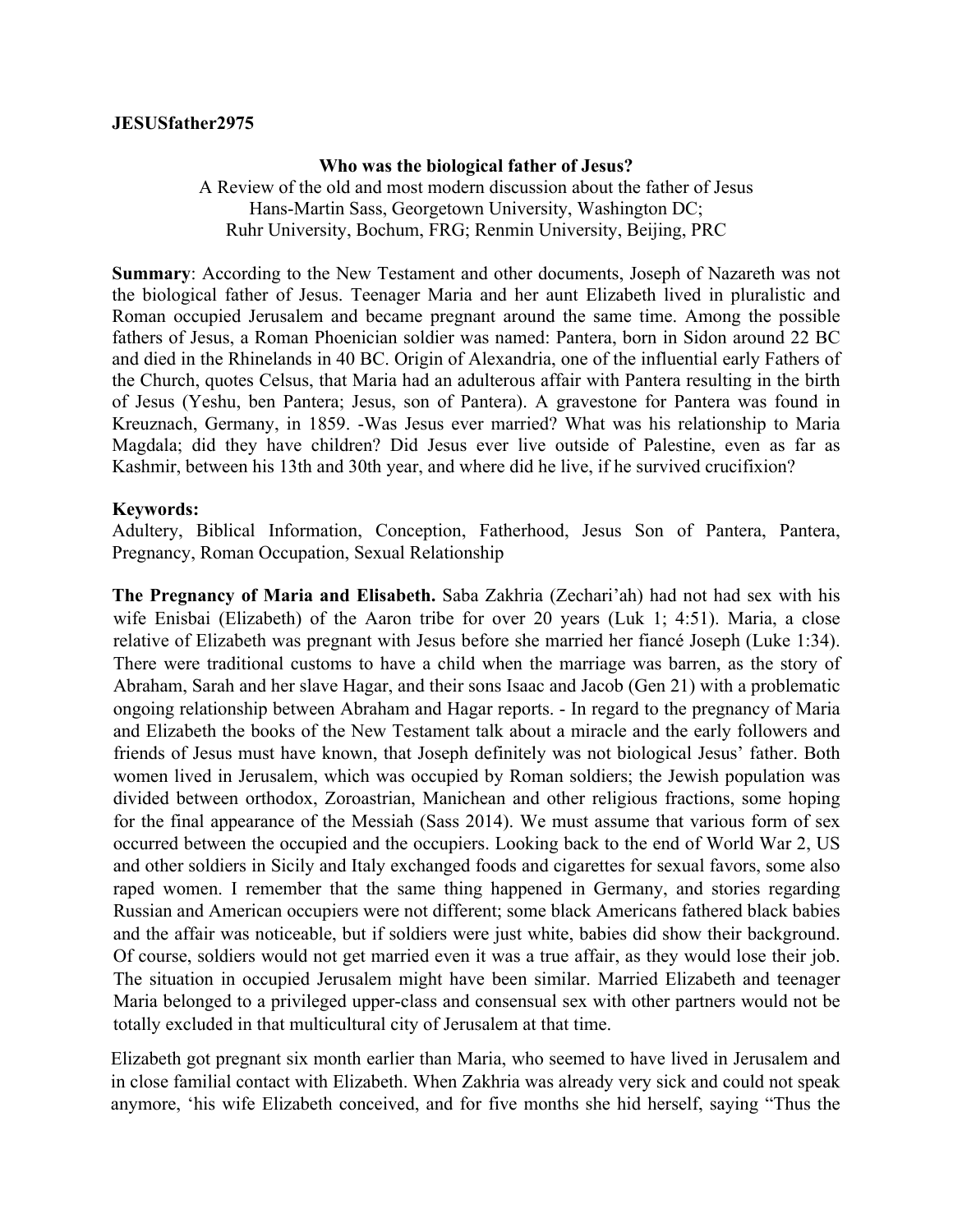Lord has done to me in the days when he looked on me, to take away my approach to men'" (Luke 1:24f). Mary, in order to avoid disgrace in her neighborhood, spent three months of her pregnancy in the house of Elizabeth (Luke 1:36-56). In Matthew 1:18-25 we read: 'When his mother Mary betrothed to Joseph, before they came together, she was found with child from the Holy Spirit; and her husband Joseph, being a just man and unwilling to put her to shame, resolved to divorce her quietly. But as he considered this, behold an angel of the Lord appeared to him in a dream, saying "Joseph, son of David, do not fear to take Mary your wife, for that which is conceived in her is of the Holy Spirit; she will bear a son and you shall call him Jesus, for he will save his people from their sins." And this took place to fulfill what the Lord had spoken to the prophet: "Behold, a virgin shall conceive and bear a son, and his name shall be called Emanuel (which means, God with us)". When Joseph woke from sleep, he did as the angel of the Lord commanded him; but knew her not until she had born a son; and he called his name Jesus."

At the same time according to Luke, an angel spoke to Mary, a virgin, who lived in Nazareth and who was engaged to Joseph from the King David family: 'Do not be afraid, Mary, you have found favor with God. And behold, you will conceive in your womb and bear a child, and you shall call name Jesus.' (Luke 1:30f). The same angel explained even further to Maria that her and Elizabeth's pregnancy were not the result of sinful sex, but the result of God's foresight and plan. 'Mary said to the angel. "How shall this be, since I have no husband". And the angel said to her, "the Holy Spirit will come up to you, and the power of the Highest will overshadow you; therefore, the child to be born will be called holy, the Son of God. And behold, your kinswomen in her old age also conceived a son; and this is the sixth month with her, who was called barren. For with God nothing is impossible. And Mary said "behold, I am the handmaid of the Lord; let it be to me according to your word." And the angel departed from her (Luke 1:34-38). The answers given by the angel to console and even to make happy these two pregnant women are similar to other religious stories about divine birth and conception. Up to today, no medical research ever has confirmed such a story of divine conception. Joseph married the pregnant Mary before Jesus was born. Pregnant unmarried girls were a shame to the family and the pregnancy needed to be interrupted or the pregnant girl be killed, also she could not be married to a decent man anymore. John the Baptist was the only child of Elizabeth, but the bible (Mark 6:3; Matthew 13:55f) mention as brothers of Jesus James, Joseph/Joses, Judas/Jude and Simon as sons of Mary, also sisters whose names traditionally were not given. Was Joseph the father of these boys and were Maria and Joseph still married, when those boys were born?

**Did Jesus know his biological father?** Many of Jesus' early followers seemed to have known that Joseph was not the biological father of Jesus. But did Jesus know his biological father and actually have contact with him? - One day, Jesus traveled to Tyre (Mark 7:24) and went back the 20 miles to Sidon and then to the Sea of Galilee. Did Jesus in Tyre see the Syrian soldier Tiberius Julius Abdes Pantera, who according to Celsus was his biological father during his sexual relationship with Mary? Celsus quotes as his source Origin, who wrote that Jesus's mother 'turned out by the carpenter who was betrothed to her, as she had been convicted of adultery and had a child by a certain soldier named Panthera' (Tabor 2006). We don't know much about this soldier in the Roman army, who was mentioned by the name Pantera. He seemed to be of Syrian origin, sold to the army under the prospect that he would be a free man after a certain number of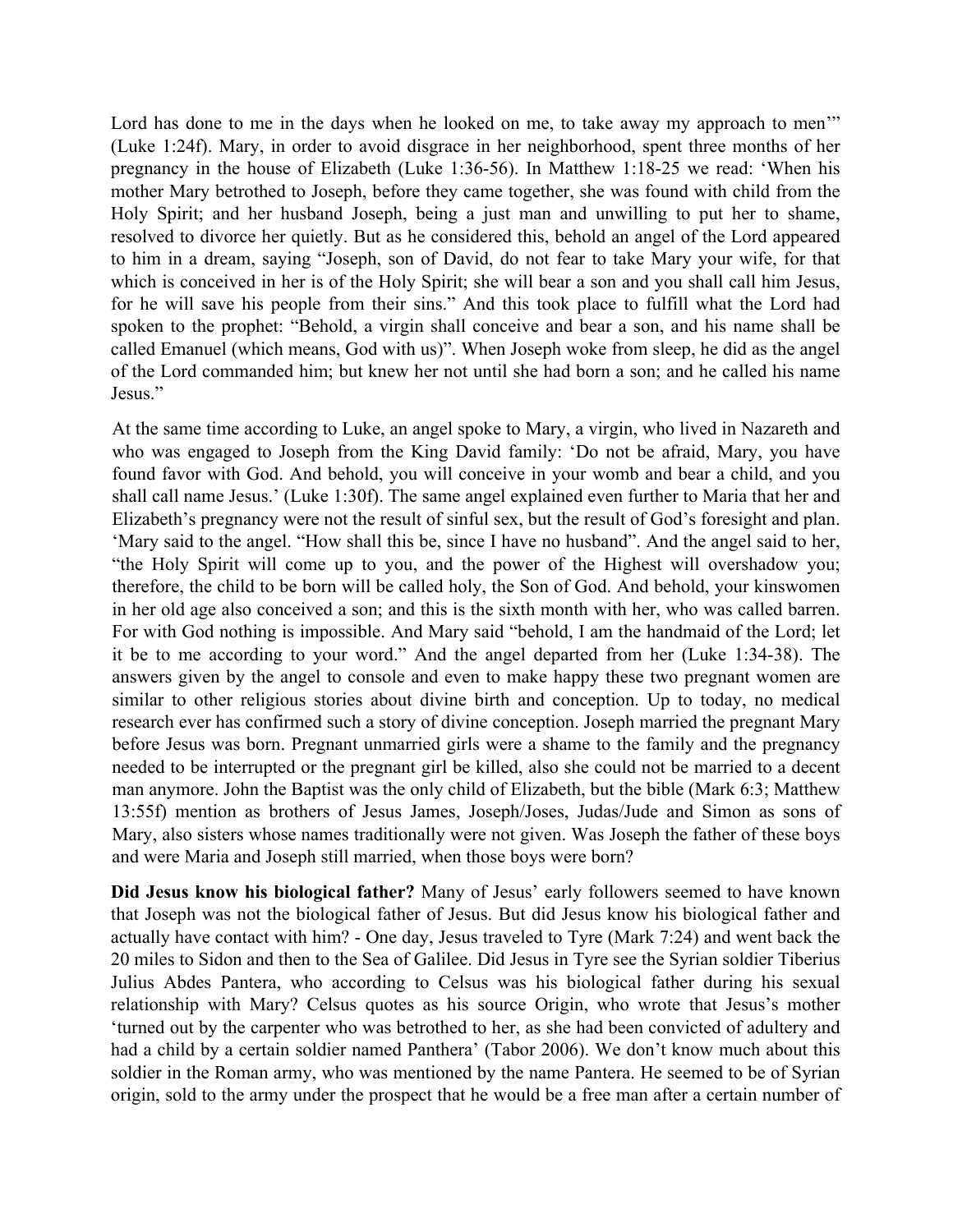years of service. Of course, soldiers were not married and were not allowed to marry. His full name Tiberius Julius Abdes Pantera probably was given to him when he obtained Roman citizenship through his long army service. The name Pantera, i.e., 'panther', was famous among the warriors; Abdes means 'servant of God' and could indicate a Semitic or even Jewish family background. The Talmud and other medieval Jewish scholars referred to 'Yeshu, ben Pandera', i.e., 'Jesus the son of Pandera'. Pandera seems to have had a successful career in the Palestine lands before he and his Cohort I Sagittariorum were transferred to the Rhinelands near Bingen. It might be that Pandera was the standard bearer, i.e., signifier. Enlisted soldiers had to serve for 25 years and were not allowed to marry before their 40<sup>th</sup> birthday, if at all. Pandera might have been born around 22 BCE and died around 40 CE; so, he could have been between 16 and 39 when Jesus was fathered (Tabor 2006). A tombstone was found in Bad Kreuznach, near Bingen in Germany with the engraving 'T J Abdes Pantera / Sidonia ann(orum) LXII, stpen(diorum) XXXX miles exs(ignifer), con(horte I sagittariorum, h(ic) s(itus e(st)': Tiberus Iulius Abdes Pantera, fro Sidon, aged 62 years, served 40 years, former standard bearer, of the first cohort of archers, lies here'. The Babylonian Talmud lists also Jesus and Pantera, cf. Wikipedia.

**What else do we know about Jesus**? Joseph, Maria and Jesus had to escape to Egypt (Matthew 2:13-15) under King Herod before they returned to Nazareth, where Jesus got an education and probably helped Joseph in his carpenter job. The family seemed to have made frequent pilgrimages to Jerusalem on the occasion of Passover. When Jesus was 12 years old and his parents left Jerusalem after Passover to go back to Nazareth, they missed Jesus and got very concerned (Luke 2:41-52) After three days of searching, they found Jesus in the temple 'sitting among the teachers, listening to them and asking them questions; and all who heard him were astonished; and his mother said "Son, why have you treated us so" ..and he said "did you not know that I must be in my Father's house?" And he went down with them and came to Nazareth, and was obedient to them; and his mother kept all these things in her heart'.

But what happened to Jesus after the return from Jerusalem to Nazareth? Did he join a caravan to



**The Roza Bal Shrine of (Jesus?) in Srinagar in Tiberius Pandera' s Gravestone in Kashmir, India. Bingerbrueck, Germany.**

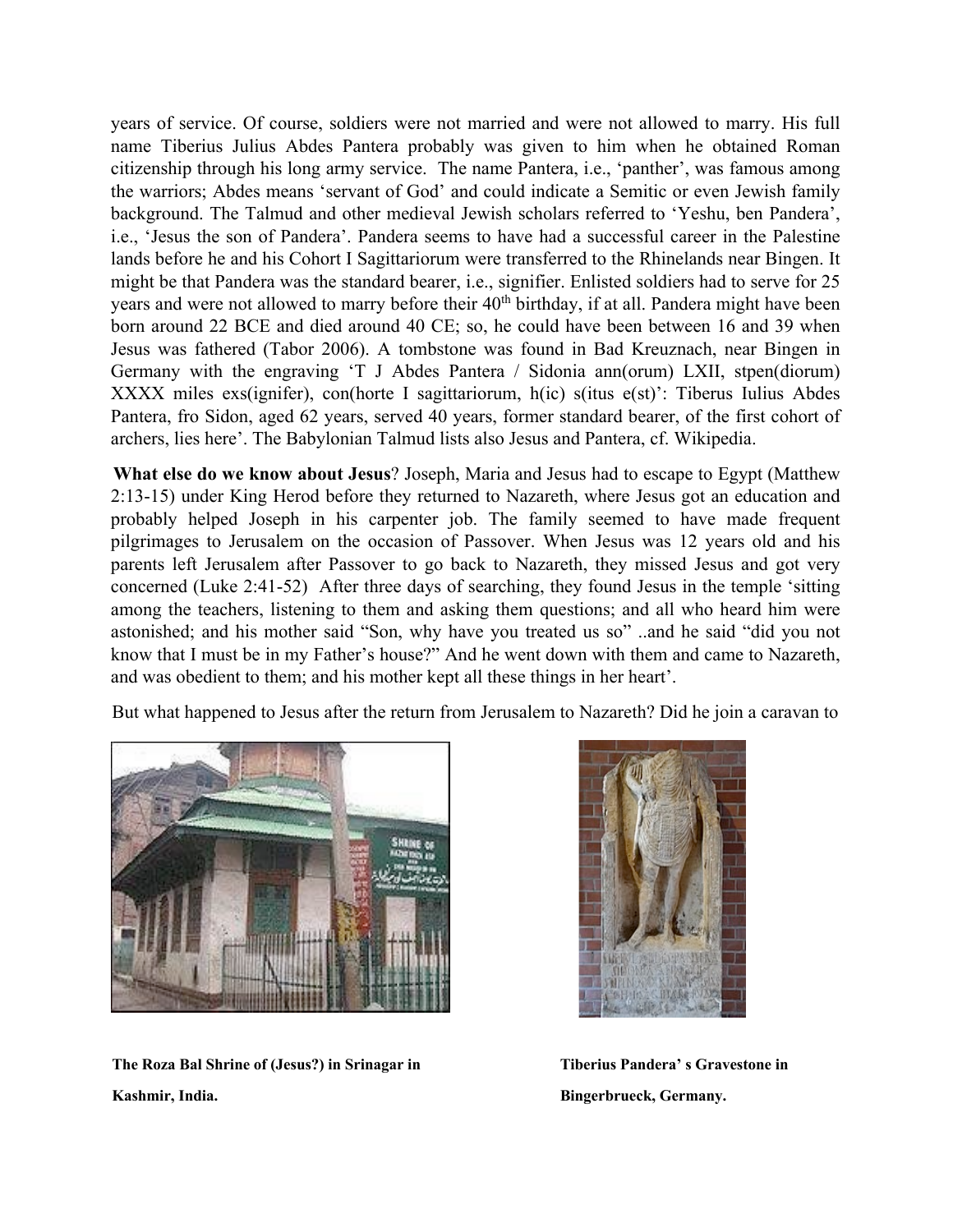Tibet and studied with Buddhist monks? ((Olsson 2019, Kerstin 2001); but we see no reference to Buddhist teaching in the New Testament. And what happened at and after the crucifixion (Luke 23:32-53)? Did Jesus survive, because on the eve of Sabbat the soldiers wanted to go home, and they might have killed the two others who were crucified by drawing blood, and gave the corpse of Jesus, whom they thought would die soon anyway, to his mother Mary and Maria Magdala, and Joseph of Arimathea, with or without a secret money donation from either one of them? (Luke 23). Jesus was laid to rest in the grave belonging to Joseph of Arimathea, where his corpse was not found the next morning by Mary Magdala, his mother Mary and other women who had followed him from Galilee, but there were two men in 'dazzling apparel' and then there all of a sudden, the 'resurrected' Jesus appeared (Luke 24:1-8). Jesus made some more apparencies, but then he departed 'from them and was carried up into heaven' (Luke 24:51). Did the resurrected Jesus travel far away to India, together or without Maria Magdala or his mother? An Islamic sect Ahmaddiyya claimed that Jesus died in India and buried in the Rozabal shrine in Srinagar (Ahmad 1952, Kashmiri 1973). Or did he and Maria Magdala escape to Southern France and had children which constituted the family of the Carolingian dynasty, from Pippin to Charlemagne? But France still was in the political and supervisory domain of the Roman Empire and that would have been a risky decision, except for the 'official genealogy' of the Carolingers.

**Jesus the Christ and John the Baptiser.** John and Jesus were brought up in educated and religious families. John joined the fashionable new Manichean religion and made the baptism in the Jordan famous for those who wanted to be reborn or expected to be reborn. Jesus lived in Galilee and around the age of 30 (Luke 3:23) wandered around with disciples, preaching and healing. Their teaching represents the new charismatic ethical message quite different from the old Jewish doctrines and sabbatical rules. John's answer was very simply to the Roman soldier whether the immortality and the 'kingdom of heaven' was only for Jews: 'Rob no one by violence or by false accusation, and be content with your wages' (Luke 3:14). Jesus said simply 'blessed are the peacemakers' (Matthew 5:9). St John in his letter to the Romans argued: 'the commandments "you shall not commit adultery, you shall not kill, you shall not steal, you shall not covet" and any other commandment, are summed up in this sentence "you shall love your neighbor as yourself". Love does no wrong to a neighbor; therefore, love is the fulfilling of the law' (Romans 13:8-10). These non-ideological Imperatives come close to the Confucian rule 'do not do to others, what you would not desire for yourself' or the Taoist Golden Rule 'the world is a sacred vessel, if you tamper with it, it will be ruined, if you treat it as an object, you will use it. In fact, there is a time being going ahead, and a time for being in time, a time for being behind, a time in motion, a time for being at rest'. The French Revolution said in non-religious and humanistic terminology "Equality, Liberty, Solidarity" (Sass 2016:26f). In his 1934 'Three Studies on the Fifth Commandment' Pastor Fritz Jahr in Halle/Saale summarized three humanistic ethical duties: [1] the Golden Rule alike Kant's 'Categorical Imperative' or Schopenhauer's 'don't hurt anyone, but help everyone, as far as you can', [2] the duty to selfpreservation ('whoever fulfills the duties towards oneself, avoids many forms of harms to other people. Whoever protects his own life. In this regard, he fulfills one's duty also towards the community', [3] the 'Bioethical Imperative' (Jahr 2013, 77-84).

John the Baptiser summarized these Mandaean six moral teaching: 'Don't trust the beauty of the bodies, as they can rot very easily? Don't put your trust on the limping Satan, as he is not good